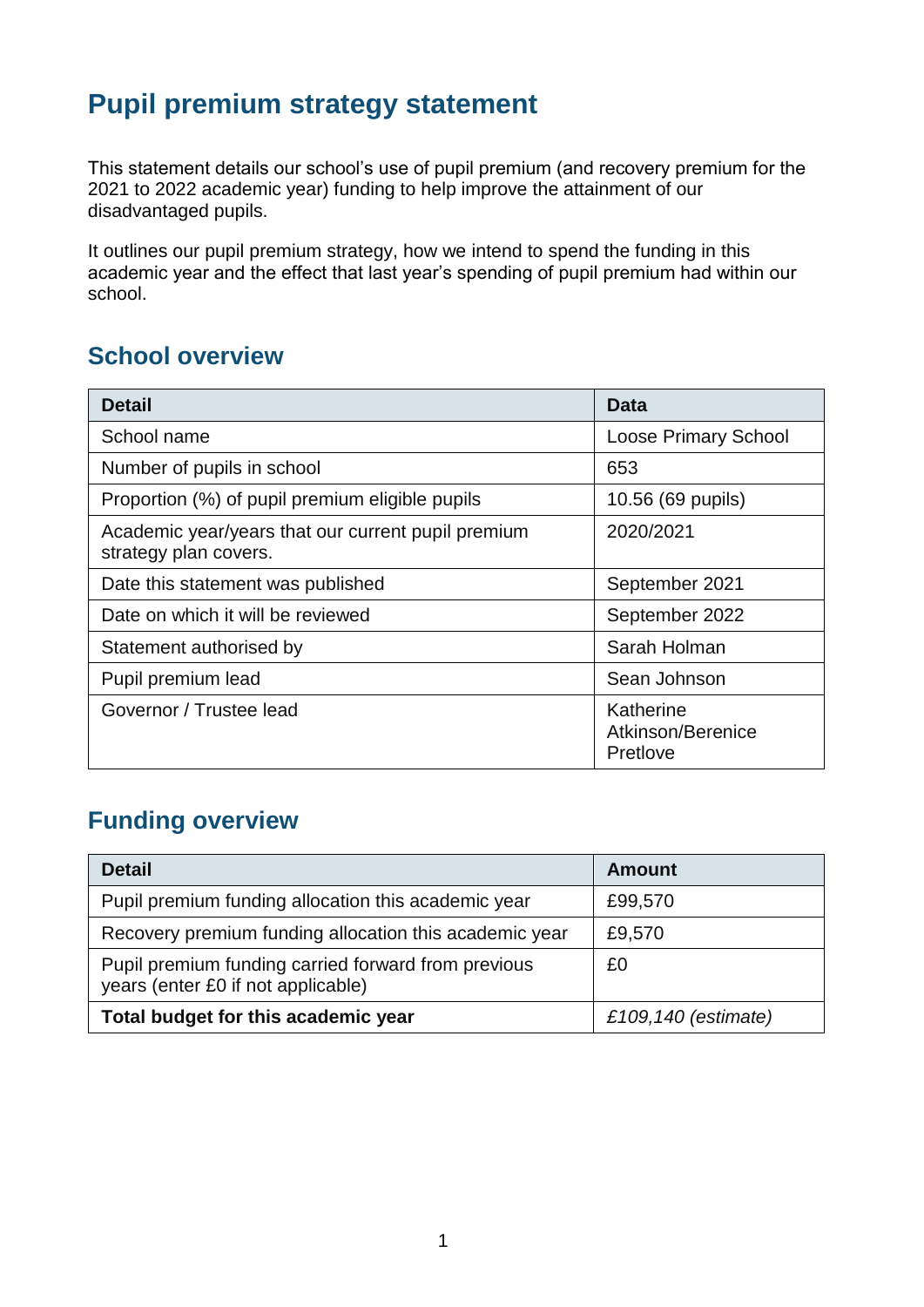# **Part A: Pupil premium strategy plan**

## **Statement of intent**

#### School Context

Our intention is that all pupils, irrespective of their background or the challenges they face, make good progress and achieve high attainment across all subject areas. The focus of our pupil premium strategy is to support disadvantaged pupils to achieve that goal, including progress for those who are already high achieving.

Our ultimate objective for our disadvantaged pupils is for them to achieve at least the expected standard in line with their peers who are not classed as disadvantaged or vulnerable. We use research from the EEF to plan expenditure based on the usefulness and effectiveness of various strategies. There are common barriers to learning for our disadvantaged pupils which include support at home, language development, confidence and attendance issues as well as behavioural problems. We therefore plan expenditure to combat these common barriers we see in school.

High-quality teaching is at the heart of our approach, with a focus on areas in which disadvantaged pupils require the most support. This is proven to have the greatest impact on closing the disadvantage attainment gap and at the same time will benefit the nondisadvantaged pupils in our school. Implicit in the intended outcomes detailed below, is the intention that non-disadvantaged pupils' attainment will be sustained and improved alongside progress for their disadvantaged peers.

Currently, we have a low number of disadvantaged students in schools so our plan focuses around offering bespoke tutoring for these students to enable them to be successful. As well as pupils that are in receipt of Pupil Premium, we understand that there are a number of children that do not meet the criteria but are vulnerable and we have to ensure that our funding allocation is also used to support these children as well as children in receipt of pupil premium.

Our strategy is also integral to wider school plans for education recovery, notably in its targeted support through the National Tutoring Programme for pupils whose education has been worst affected, including non-disadvantaged pupils.

As mentioned briefly above, our pupil premium strategy works towards achieving this by offering time for targeted children to offer direct support to disadvantaged children. This support is offered by releasing class teachers to work with these children on 1:1 to basis.

The other strand to our pupil premium plan is to ensure that our disadvantaged children are supporting with their health and wellbeing which is immensely important for them to be successful when accessing the curriculum. To tackle this barrier, we have strong nurture provision within school to support our vulnerable children. Our FLO works incredibly well liaising directly with our vulnerable families to ensure they feel supported.

Some of the provision we provide include but would not be limited to the list below: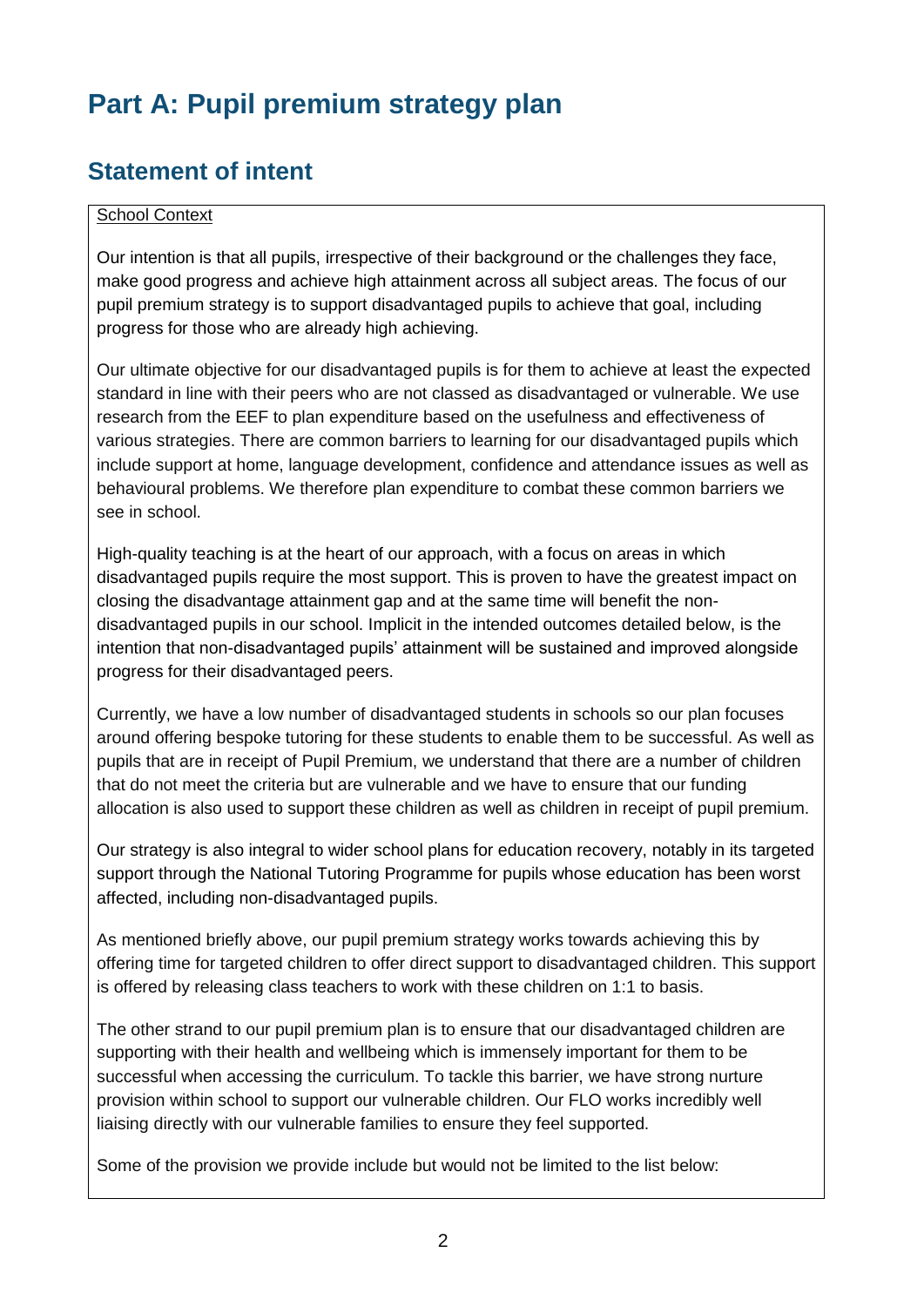- 1:1 mentoring time with class teacher.
- Additional staff employed to work directly with vulnerable children including those with an EHCP or social worker.
- Monetary support provided for school trips and residential trips.
- We work hard to ensure that we use the funding to provide an outstanding extra curricular offer that ensures good development of our vulnerable children;s cultural capital. We do this by providing high quality music lessons to expose our disadvantaged children to high quality provision. In addition, we provide high quality sports coaches to ensure physical development is prioritised.
- Offer nurture support for disadvantaged children.
- Provide breakfast club for disadvantaged pupils to ease transition from home to school and allow children to be in a positive mind-set when approaching learning.
- Investment in resources to improve the quality of teaching and learning.

Attendance focus

20/21 PP 93.6% Non PP 96.8%

21/22 (as of 21/09/21) PP 93.5% Non PP 96.3% System shows 70 children in that cohort

Attendance needs to remain a driving focus behind our pupil premium plan based on the current data. Our disadvantaged children still have a lower percentage attendance than our non-disadvantaged and to improve the outcomes for our disadvantaged pupils this needs to remain a focus.

## **Challenges**

This details the key challenges to achievement that we have identified among our disadvantaged pupils.

| <b>Challenge</b><br>number | Detail of challenge                                                                                                                                                                                                                                                  |
|----------------------------|----------------------------------------------------------------------------------------------------------------------------------------------------------------------------------------------------------------------------------------------------------------------|
|                            | Our assessments and observations indicate that the education and wellbeing<br>of many of our disadvantaged pupils have been impacted by partial school clo-<br>sures to a greater extent than for other pupils. These findings are supported by<br>national studies. |
|                            | This has resulted in significant knowledge gaps leading to pupils falling further<br>behind age-related expectations, especially in maths.                                                                                                                           |
|                            | Our observations and discussions with pupils and families have identified so-<br>cial and emotional issues for many pupils, notably due to bullying, and a lack                                                                                                      |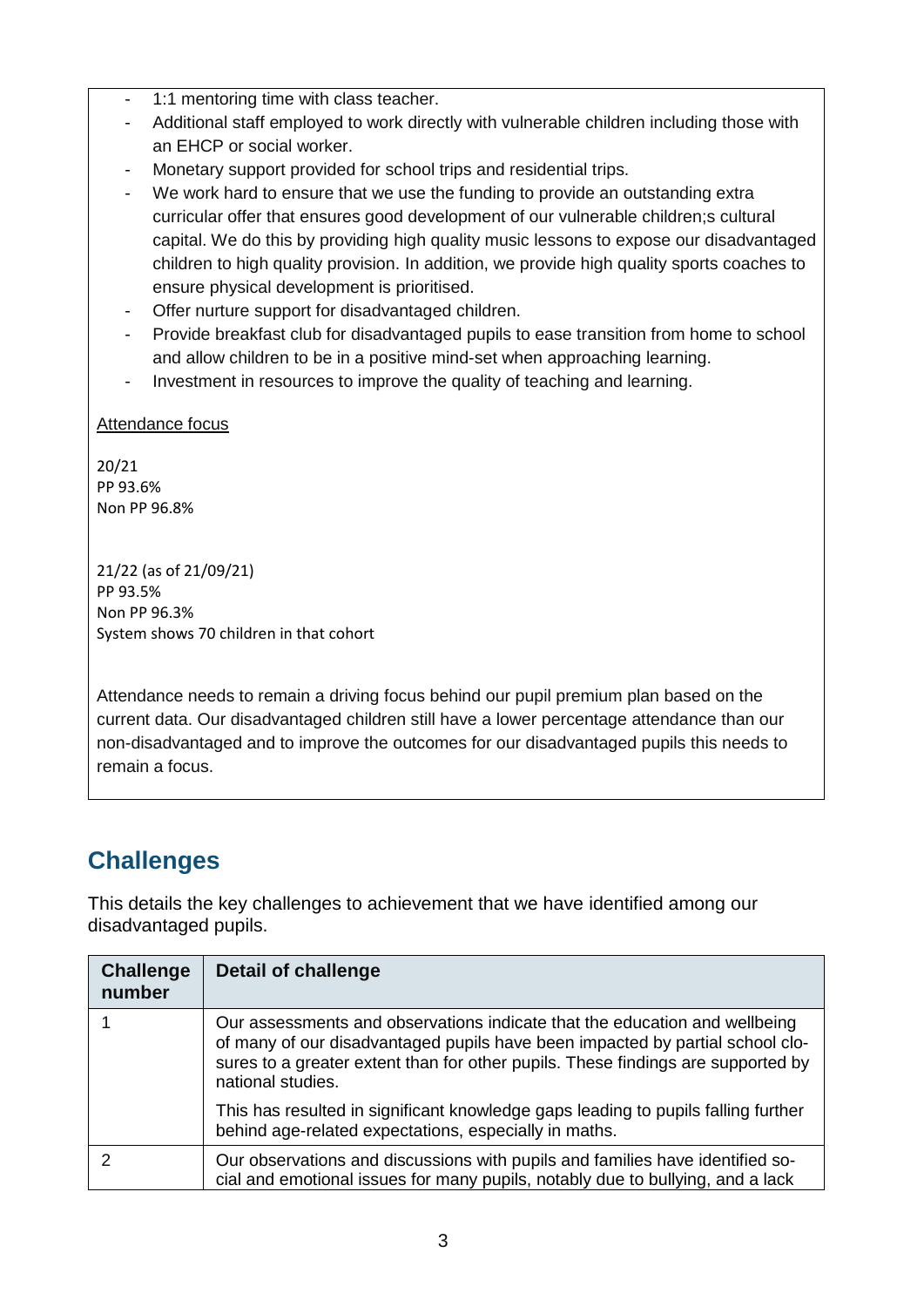| of enrichment opportunities during school closure. These challenges particu-<br>larly affect disadvantaged pupils, including their attainment.                        |
|-----------------------------------------------------------------------------------------------------------------------------------------------------------------------|
| Our attendance data over the last 2 years indicates that attendance among<br>disadvantaged pupils has been between 3-4% lower than for non-disadvan-<br>taged pupils. |
| Underachievement of pupils in key academic areas including phonetically<br>development and within maths.                                                              |

## **Intended outcomes**

This explains the outcomes we are aiming for **by the end of our current strategy plan**, and how we will measure whether they have been achieved.

| <b>Intended outcome</b>                                | Success criteria                                                                                                                                                                     |
|--------------------------------------------------------|--------------------------------------------------------------------------------------------------------------------------------------------------------------------------------------|
| High levels of attendance for disadvantaged<br>pupils. | The overall absence rate for disadvantaged pu-<br>pils being 95%, and the attendance gap between<br>disadvantaged pupils and their non-disadvan-<br>taged peers being reduced by 2%. |
| Progress in Reading.                                   | Achieve at/above national averages in KS2<br>Reading.                                                                                                                                |
| Progress in Writing                                    | Achieve at/above national averages in KS2<br>writing.                                                                                                                                |
| Progress in Mathematics                                | Achieve at/above national averages KS2 Maths.                                                                                                                                        |
| Improved well-being for disadvantaged groups.          | Sustained high levels of wellbeing demonstrated<br>by:                                                                                                                               |
|                                                        | qualitative data from student voice, student<br>and parent surveys and teacher observa-<br>tions                                                                                     |
|                                                        | a significant reduction in bullying                                                                                                                                                  |
|                                                        | a significant increase in participation in en-<br>$\bullet$<br>richment activities, particularly among disad-<br>vantaged pupils                                                     |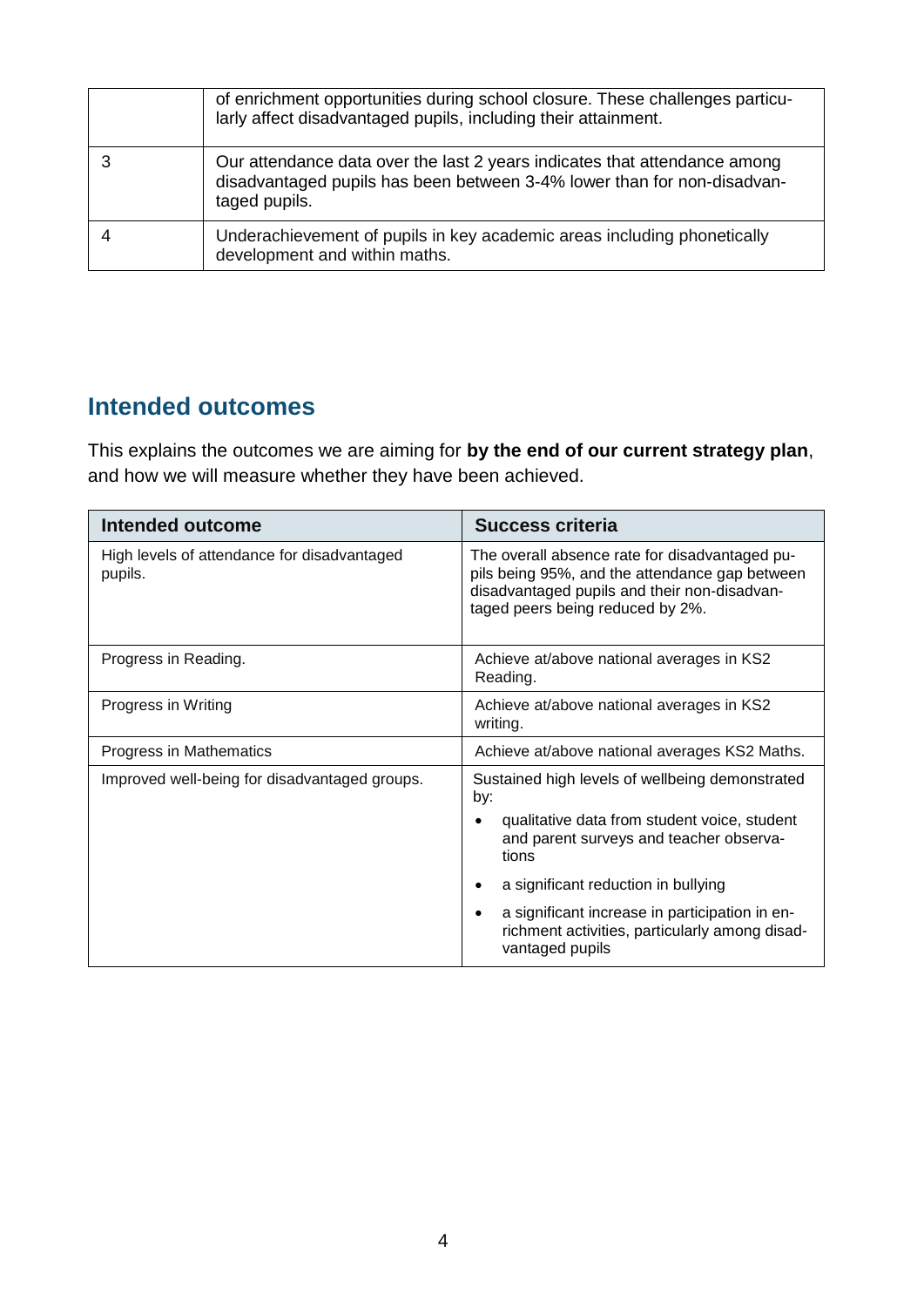## **Activity in this academic year**

This details how we intend to spend our pupil premium (and recovery premium funding) **this academic year** to address the challenges listed above.

#### **Teaching (for example, CPD, recruitment, retention, tutoring, one-toone support structured interventions)**

Budgeted cost: £53,770

| <b>Activity</b>                                                                                                                                                                                                                                                                                                                                   | <b>Evidence that supports this</b><br>approach                                                                                                                                                                                                                                                                                                                                                                                                                                                                                                                                                                                                                                                                                                                                                                                                                             | <b>Challenge</b><br>number(s)<br>addressed |
|---------------------------------------------------------------------------------------------------------------------------------------------------------------------------------------------------------------------------------------------------------------------------------------------------------------------------------------------------|----------------------------------------------------------------------------------------------------------------------------------------------------------------------------------------------------------------------------------------------------------------------------------------------------------------------------------------------------------------------------------------------------------------------------------------------------------------------------------------------------------------------------------------------------------------------------------------------------------------------------------------------------------------------------------------------------------------------------------------------------------------------------------------------------------------------------------------------------------------------------|--------------------------------------------|
| 1:1 Tutoring for<br>disadvantaged pupils<br>provided by employment<br>of specialised music and<br>sports coaches to allow<br>teachers tutoring time.<br>80% of Sports Coach<br>salary and 70% of Music<br>Teacher salary (£50,690)                                                                                                                | The number one recommended strategy in<br>the EEF tiered approach is to improve the<br>general quality of teaching within the school<br>and our investment in specialist teachers<br>does this immensely. At trust and school<br>level we are providing excellent professional<br>development opportunities to ensure the<br>highest quality of teaching and learning.<br>This ensures we have highly trained and<br>skilled teachers who are successfully<br>trained in addressing haps and improving<br>provision. Being able to have high quality<br>music and PE sessions means our children<br>are receiving outstanding provision across<br>the curriculum. It also works brilliantly by<br>allowing teachers additional time (above<br>their own PPA allocation) to offer bespoke<br>tutoring designed to meet the academic<br>needs of our disadvantaged children. | 1,4<br>1, 4.                               |
| Engaging with the National<br>Tutoring Pro-gramme to<br>provide a blend of tuition,<br>mentoring and school-led<br>tutoring for pupils whose<br>education has been most<br>impacted by the pandemic.<br>A significant proportion of<br>the pupils who receive<br>tutoring will be<br>disadvantaged, including<br>those who are high<br>attainers. | Tuition targeted at specific needs and<br>knowledge gaps can be an effective method<br>to support low attaining pupils or those fall-<br>ing behind, both one-to-one:<br>One to one tuition   EEF (educationendow-<br>mentfoundation.org.uk)<br>And in small groups:<br><b>Small group tuition   Toolkit Strand  </b><br><b>Education Endowment Foundation   EEF</b><br>As well as this the EEF place $a + 4$ progress<br>measure on small group tuition. This is<br>defined by the EEF as one teacher working<br>with two to five pupils in a small focused<br>group. Our employment of specialist<br>teachers to take the classes for curriculum<br>lessons allows our teachers to offer this.                                                                                                                                                                           |                                            |
| Investment in banded<br>book allocation for KS2 to<br>ensure that low attaining<br>readers have good quality                                                                                                                                                                                                                                      | One of the greatest challenges our<br>disadvantaged pupils face in comparison to<br>their peers is within reading. A lack of<br>exposure to vocabulary means reading can                                                                                                                                                                                                                                                                                                                                                                                                                                                                                                                                                                                                                                                                                                   |                                            |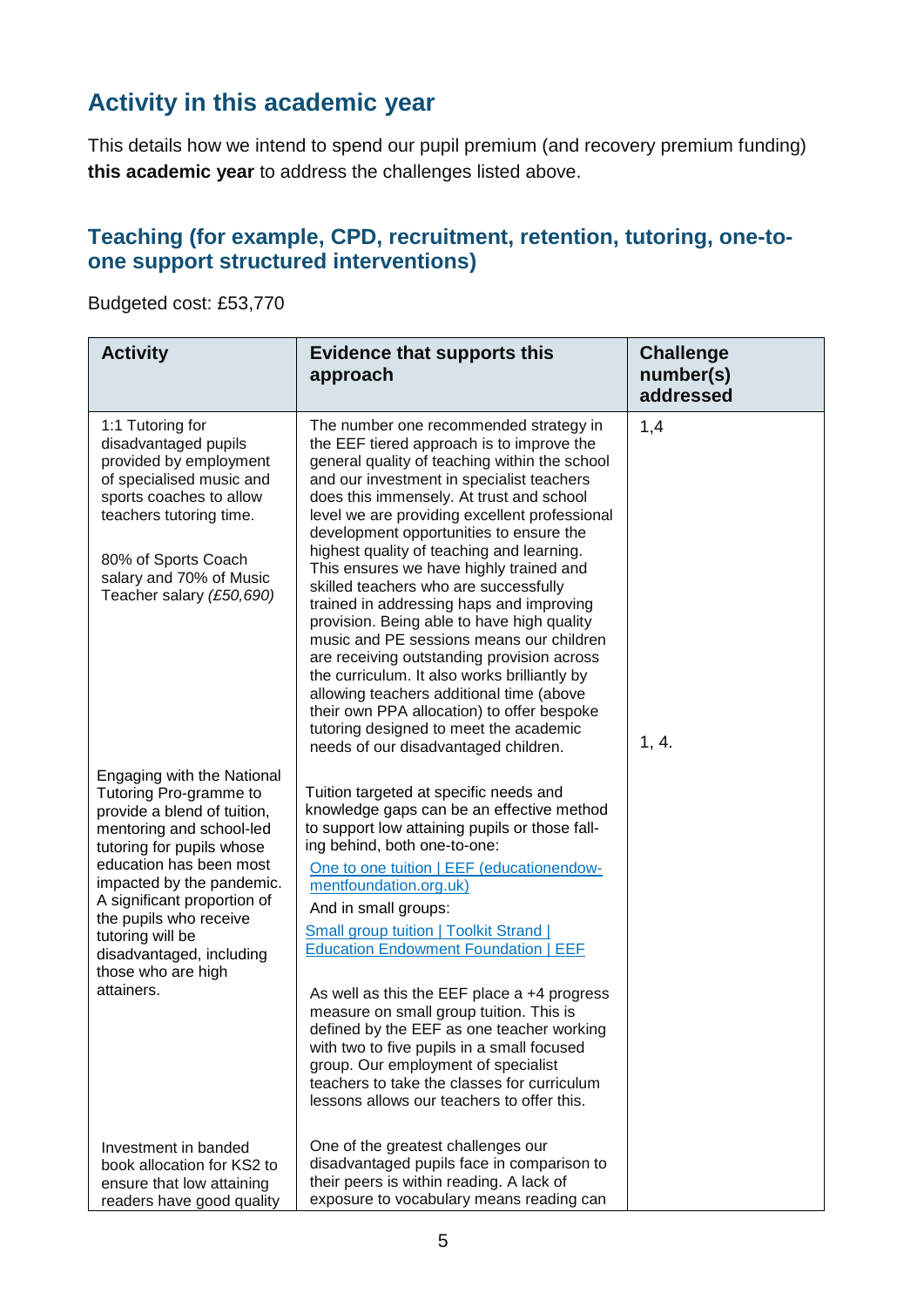| books to aid progress in<br>reading.<br>(E3,080) | be a struggle for these disadvantaged<br>pupils. This is why we have invested in high<br>quality books and resources to be used in        |  |
|--------------------------------------------------|-------------------------------------------------------------------------------------------------------------------------------------------|--|
|                                                  | school to help close this gap. We have also<br>invested in some comic style engaging texts<br>for reluctant readers higher up the school. |  |

### **Wider strategies (for example, related to attendance, behaviour, wellbeing)**

Budgeted cost: £45,900

| <b>Activity</b>                                                                                                                                                                                                                                                                               | <b>Evidence that supports this</b><br>approach                                                                                                                                                                                                                                                                                                                                                                                                                                                                                                                | <b>Challenge</b><br>number(s)<br>addressed |
|-----------------------------------------------------------------------------------------------------------------------------------------------------------------------------------------------------------------------------------------------------------------------------------------------|---------------------------------------------------------------------------------------------------------------------------------------------------------------------------------------------------------------------------------------------------------------------------------------------------------------------------------------------------------------------------------------------------------------------------------------------------------------------------------------------------------------------------------------------------------------|--------------------------------------------|
| Provide nurture<br>breakfast for children.<br>Provide additional<br>resources for nurture<br>provision. Provide<br><b>Breakfast Club facility</b><br>for disadvantaged<br>pupils in need of<br>places.<br>(£3400 estimated<br>spend)                                                          | Our nurture breakfast provides children<br>with the stable start to the school day<br>which allows them to engage with their<br>learning.                                                                                                                                                                                                                                                                                                                                                                                                                     | $2$ and $3$                                |
| Employ nurture staff to<br>support children in small<br>group sessions.<br><b>Employed dedicated</b><br>family liaison officer to<br>enable strong<br>relationships to be built<br>between home and<br>school.<br>(E40,500)<br>Nurture assistant TA<br>(CH - 100% additional<br>nurture role) | 36 of our disadvantaged and vulnerable<br>pupils used our nurture facility last year<br>to get support across a range of<br>different needs. This support allowed<br>the children to overcome school<br>anxiety, manage behaviour and improve<br>school engagement. Our family liaison<br>office works closely tracking attendance<br>for all pupil groups and working directly<br>with parents to ensure good<br>attendance. Good attendance at school<br>is paramount to enable our<br>disadvantaged children to make<br>progress in line with their peers. | $2$ and $3$                                |
| Money is used to<br>subsidise and ensure<br>disadvantaged children<br>have access to<br>residential trips.<br>(£2000 estimated<br>spend)                                                                                                                                                      | We recognise that school trips and<br>residential trips provide the cultural<br>capital that many of our disadvantaged<br>pupils need in their lives. Life<br>experiences for our disadvantaged<br>pupils are sometimes limited nd<br>therefore ensure we use the funding to<br>allow attendance for all pupil premium                                                                                                                                                                                                                                        | 2                                          |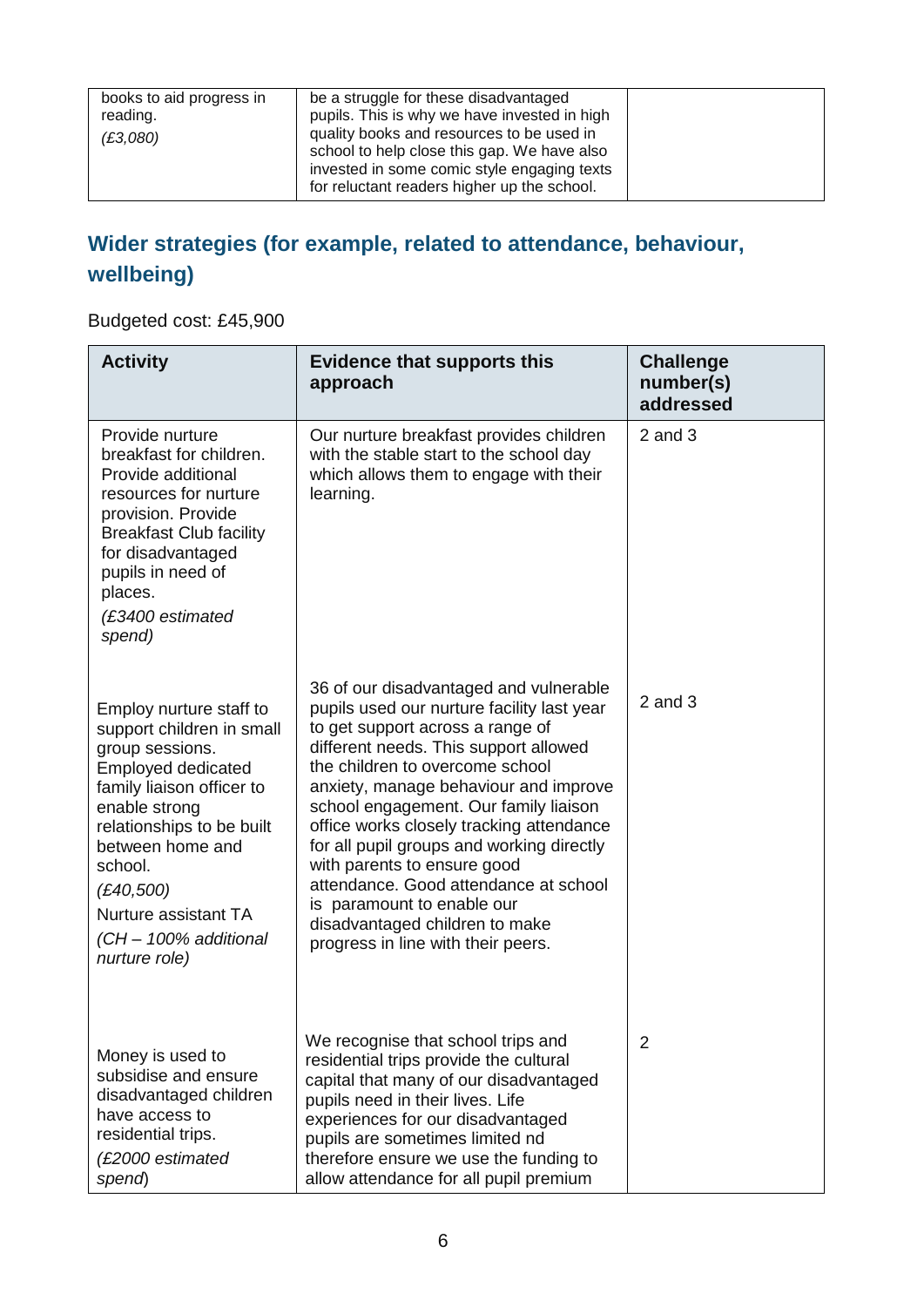| children at all events if support is<br>needed. |  |
|-------------------------------------------------|--|
|                                                 |  |

Total budgeted cost: £ 99,670 (£9,470 left unbudgeted to spend throughout the year)